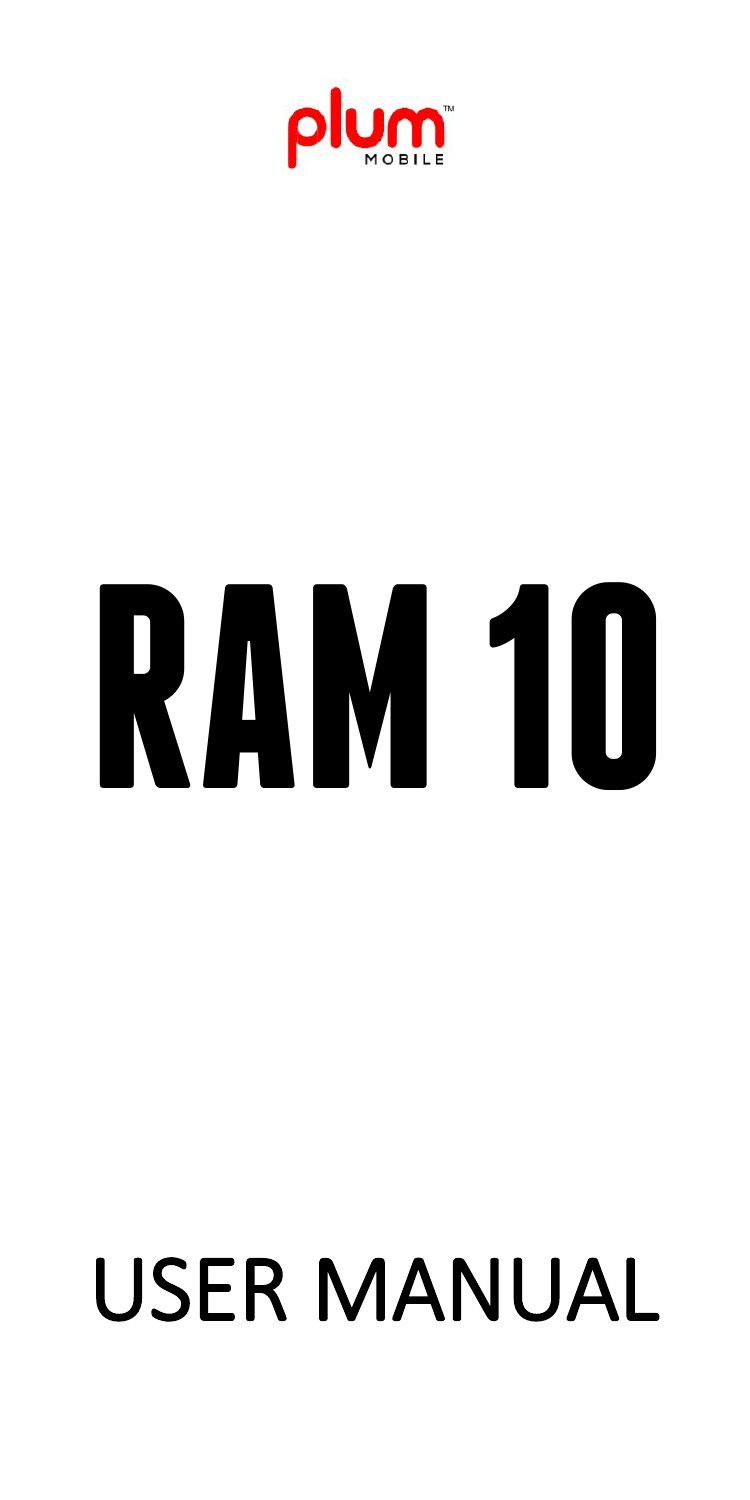### **Contact**

| Plum Rugged Device Quick Start Guide 6    |  |  |
|-------------------------------------------|--|--|
|                                           |  |  |
|                                           |  |  |
| Installing the SIM and the Micro SD card9 |  |  |
|                                           |  |  |
| Setting up the APN data11                 |  |  |
|                                           |  |  |
|                                           |  |  |
| To add the new Contact 13                 |  |  |
| To Setup the Speed Dial 13                |  |  |
|                                           |  |  |
|                                           |  |  |
| Write Message (SMS) 14                    |  |  |
| Write Message (MMS) 15                    |  |  |
|                                           |  |  |
|                                           |  |  |
|                                           |  |  |
|                                           |  |  |
|                                           |  |  |
|                                           |  |  |
|                                           |  |  |
|                                           |  |  |
|                                           |  |  |
|                                           |  |  |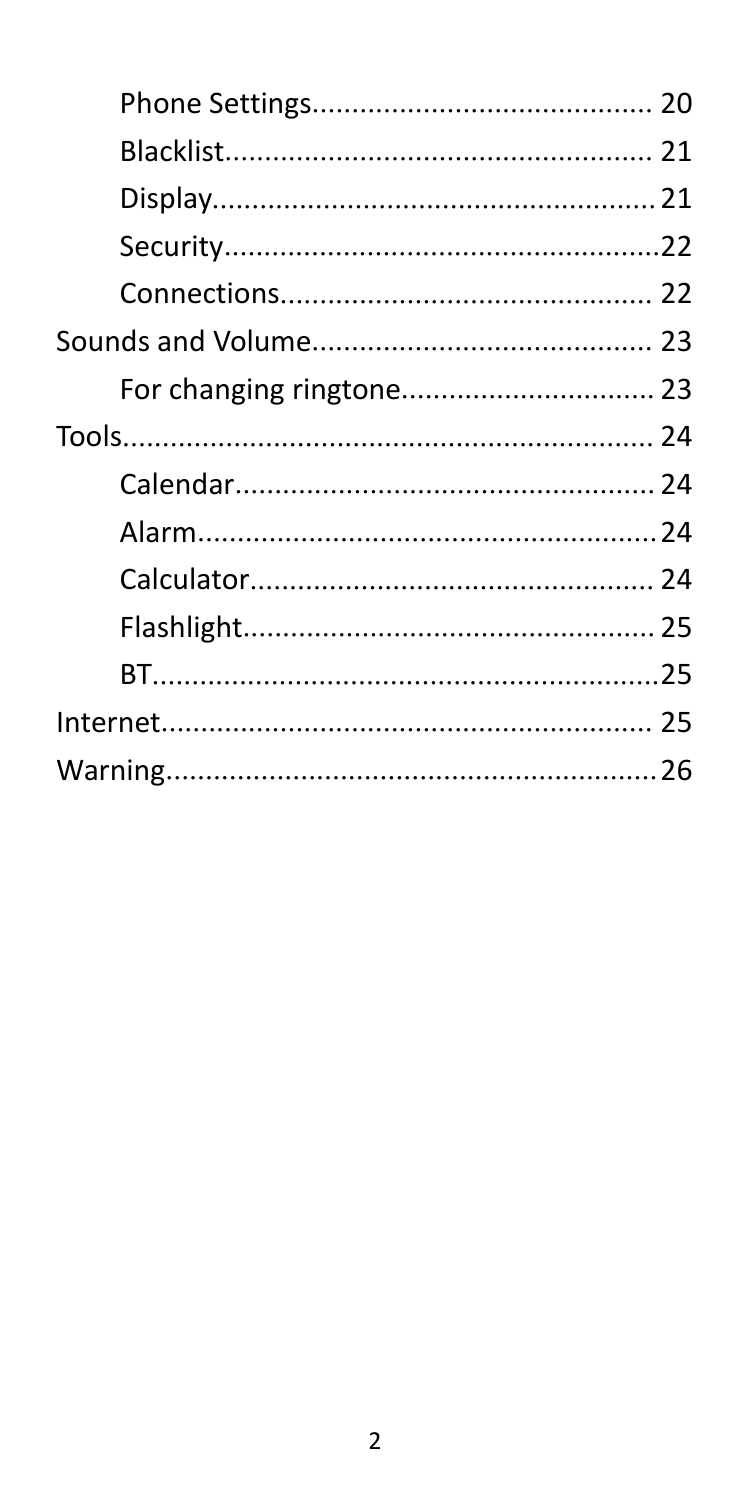# <span id="page-3-0"></span>Notice

The phone is factory unlocked and compatible with AT&T, T-mobile and all major prepaid service provider EXPECT Verizon, Sprint and Boost

If you still need help, please contact us by phone or email. Most issues are resolved quickly by contacting our tech support based in Miami Florida during business hours.

You can also search for FAQ on our website <https://www.plum-mobile.com/support/>

You can also watch helpful videos of how to setup your device videos on our YouTube channel

<https://www.youtube.com/user/plumsupport/videos>

Contact us – [support@plum-mobile.com](mailto:support@plum-mobile.com)

**Tech Support – 305.640.1835**

### **Mon –Fri 9am – 5PM EST**

**Email is the fastestway of contacting us**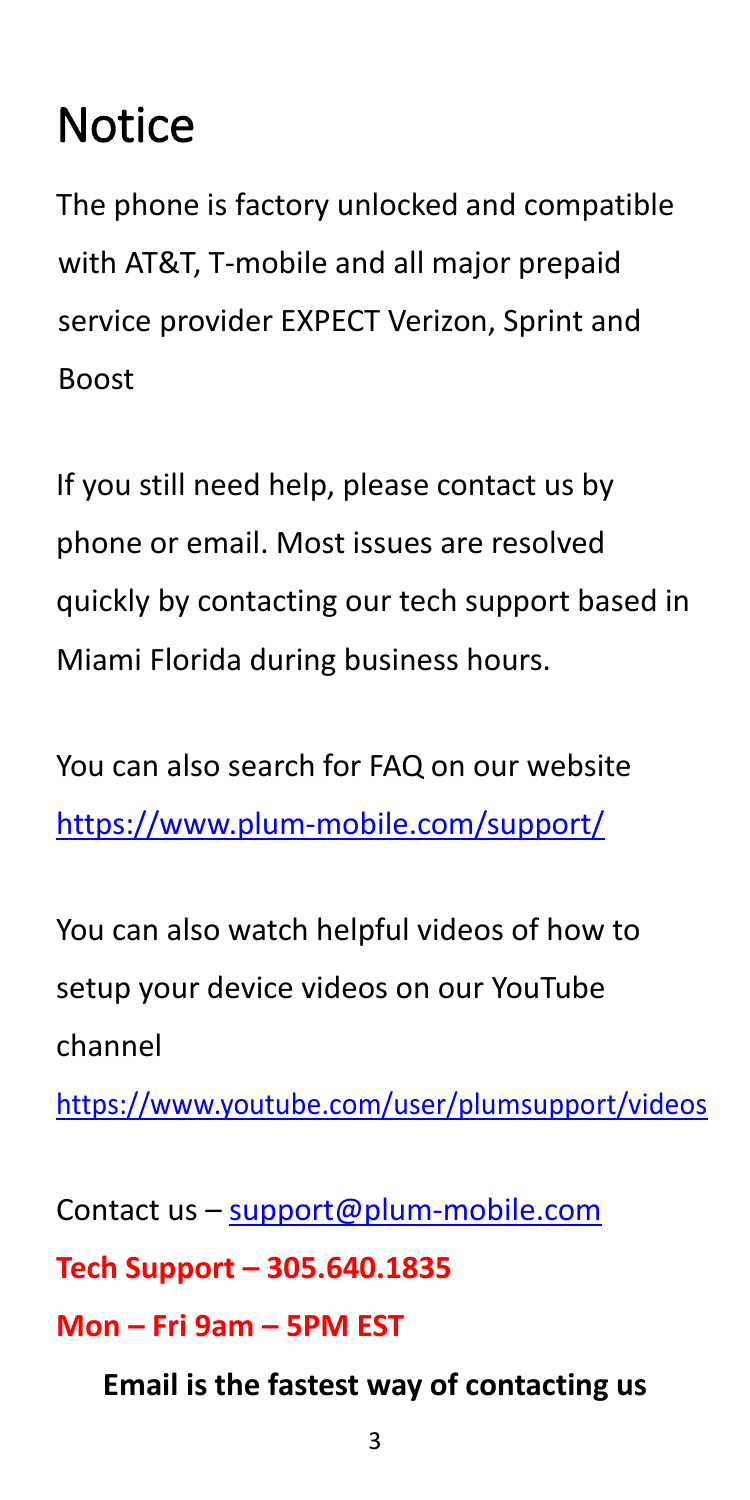# <span id="page-4-0"></span>Safety Precautions

Read these simple guidelines before using. Not following them may be dangerous or illegal.

### **Aircraft**

Switch off in aircraft and follow any restrictions. Wireless devices can cause interference in aircraft.

### **Vehicles**

Never use your device while driving. Place it in a safe place.

Position your device within easy reach. Be able to access your device without removing your eyes from the road.

### **Electronic devices**

In some circumstances your device may cause interference with other devices.

### **Potentially explosive environments**

Switch off your device when in any area with a potentially explosive atmosphere, and obey all signs and instructions. Sparks in such areas could cause an explosion or fire resulting in bodily injury or even death.

### **Pacemakers and other medical devices**

Pacemaker manufacturers recommend that a minimum separation of 8 inches be maintained between a wireless device and a pacemaker to avoid potential interference with the pacemaker.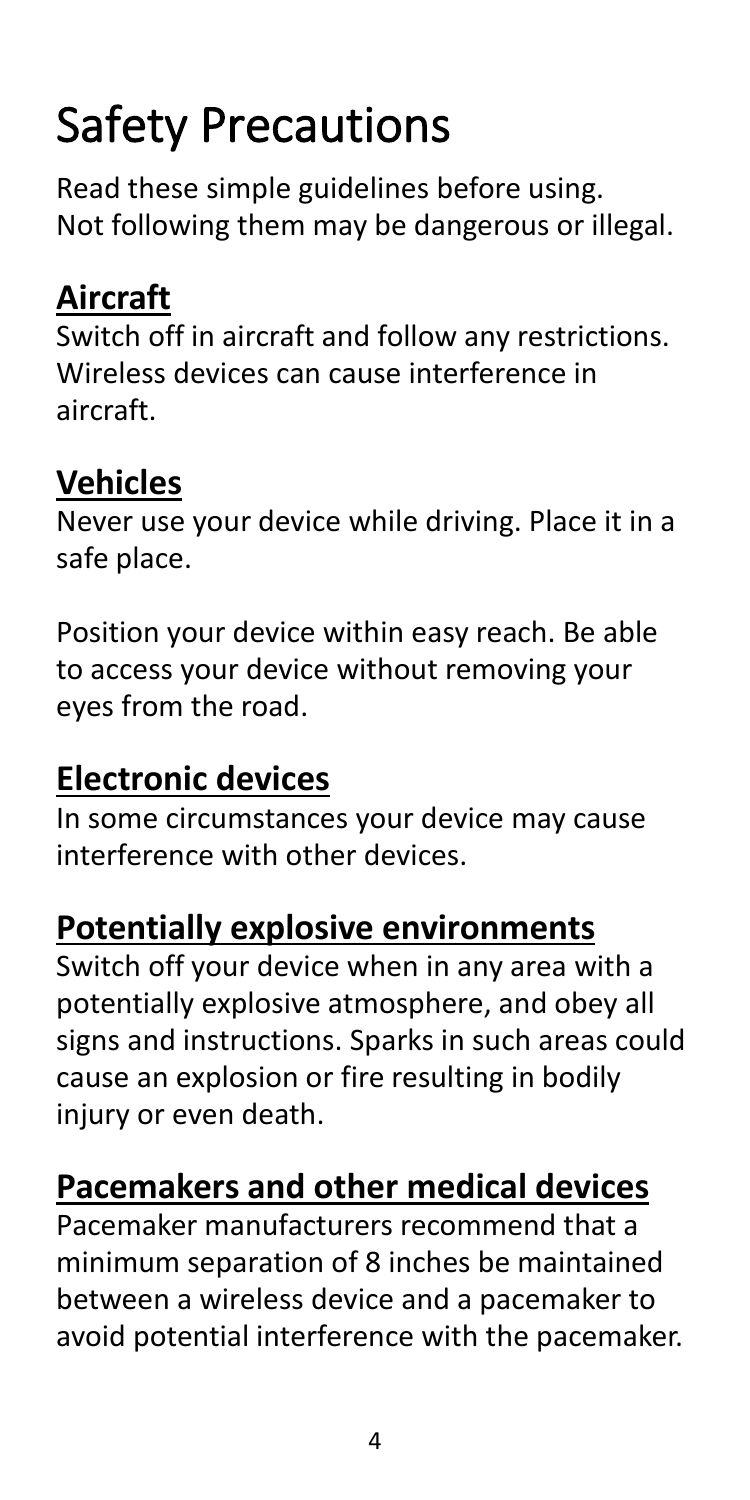Operation of any radio transmitting equipment,

including wireless phones may interference with the functionality of inadequately protected medical devices. Consult a physician or the manufacturer of the medical device to determine if they are adequately shielded from external RF energy or if you have any questions.

Switch off your device in health care facilities when any regulations posted in these areas instruct you to do so.

### **Operating environment**

When connecting to other device, read its user guide for detailed safety instructions. Do not connect incompatible products.

Do not place your device in the air bag deployment area.

Use the device only in its normal operating positions as explained in the product documentation.

Always switch off your device when its use is prohibited or when it may cause interference and danger.

### **Areas with posted regulations**

Switch off your device when any regulations posted in these areas instruct you to do so.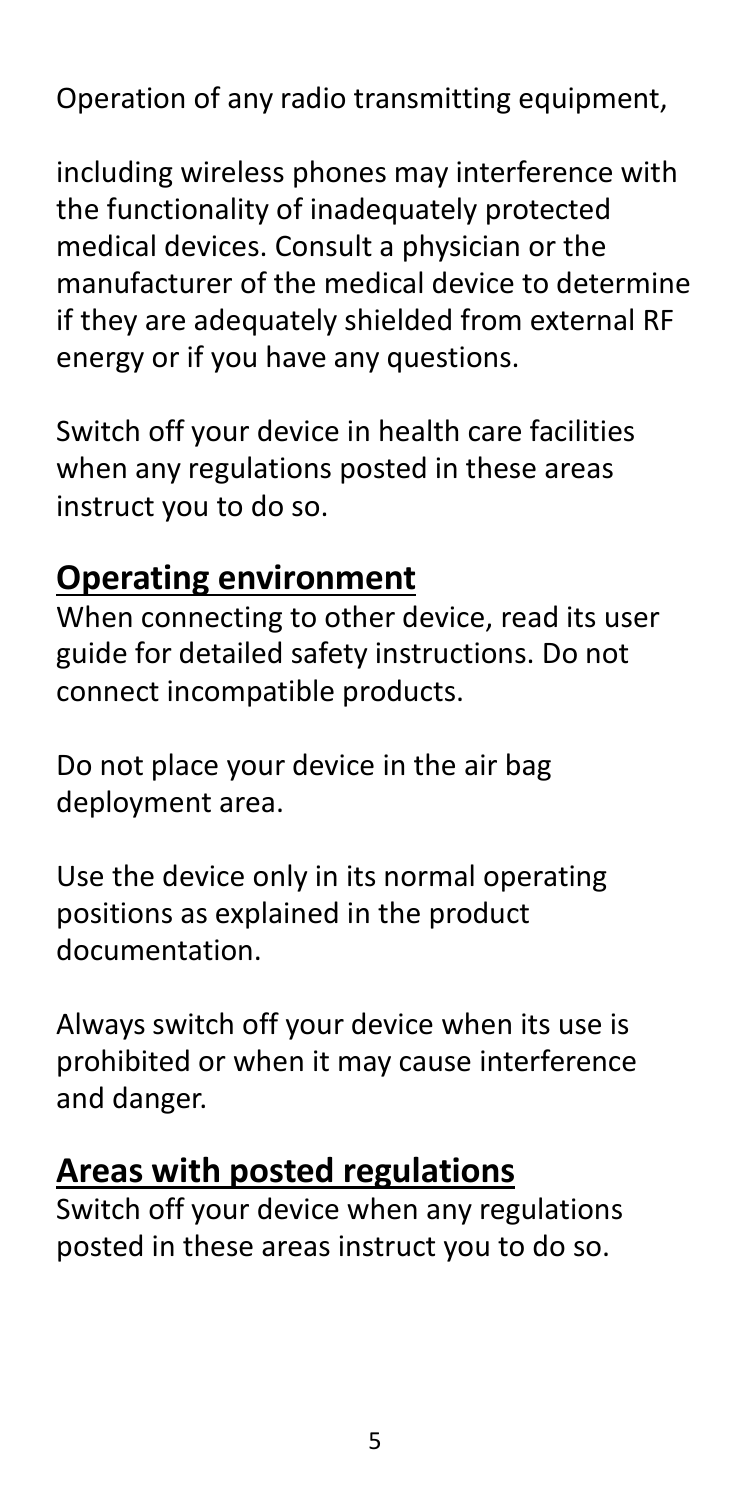### <span id="page-6-0"></span>Plum Rugged Device Quick Start Guide

1. Only use approved PLUM chargers, cables & accessories.

2. Ensure the USB Port Flap is correctly sealed to protect from water& moisture.

3. Ensure that the rubber seal inside the battery door is placed correctly. Improper use can cause damage to the device.

4. IP-67/68 Certified devices are water proof in depths of 1 meter or less and can be submerged for up to 20 minutes.

5. Rinse the device with fresh water after submission in salt water, dirt, dust, etc.

6. Rugged devices are designed to withstand falls from up to 1 meter in height.

Plum Mobile& authorized service centers are responsible for determining warranty status, misuse or abuse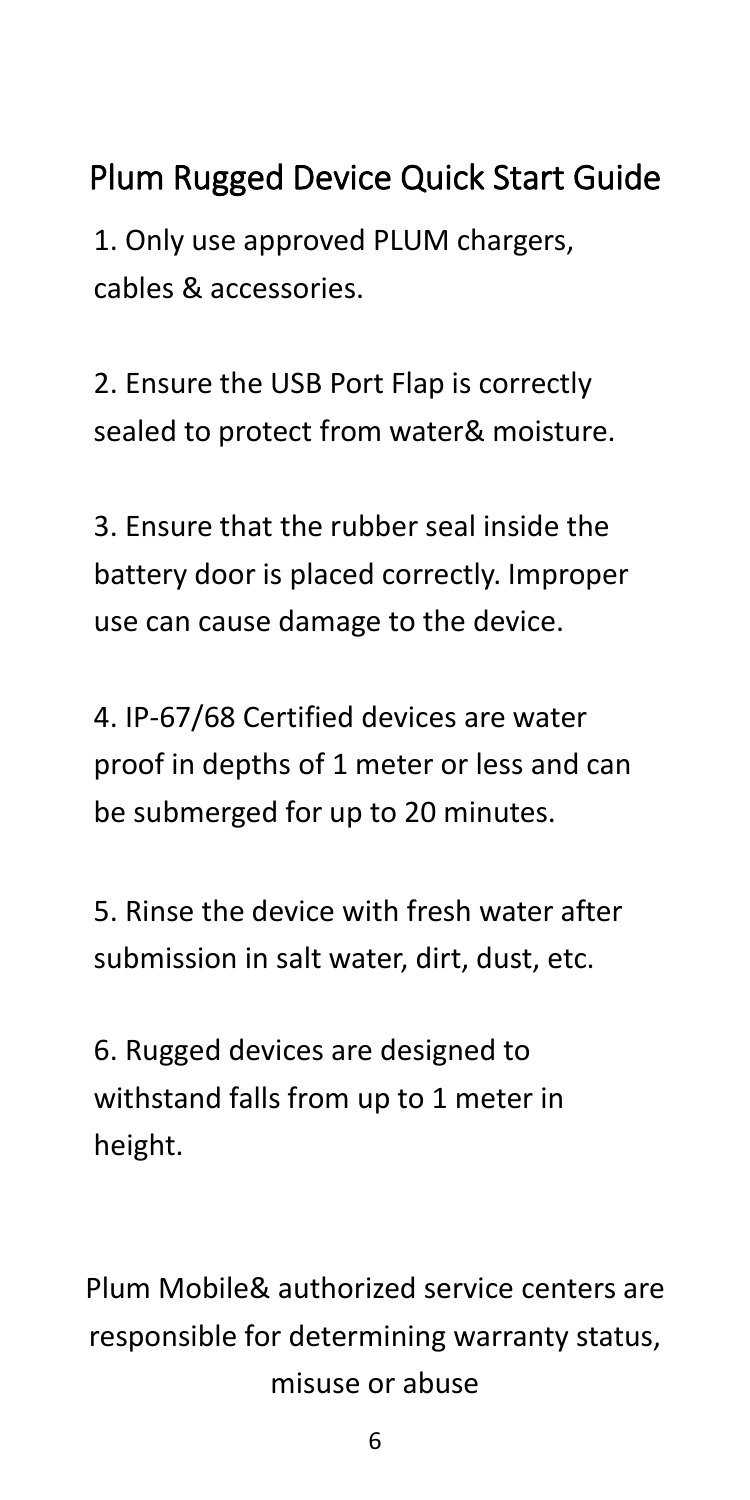<span id="page-7-0"></span>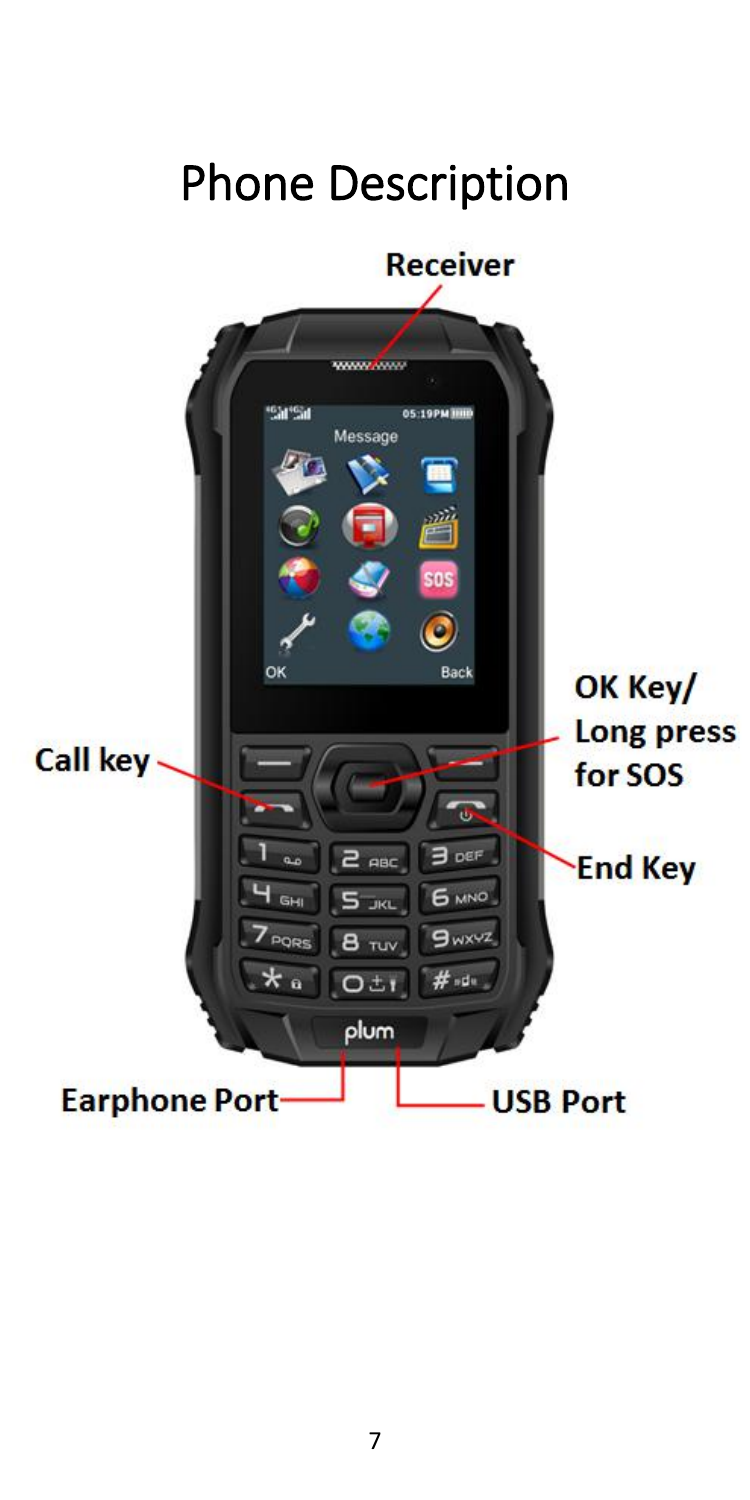

### Please visit our website for User Manual

www.plum-mobile.com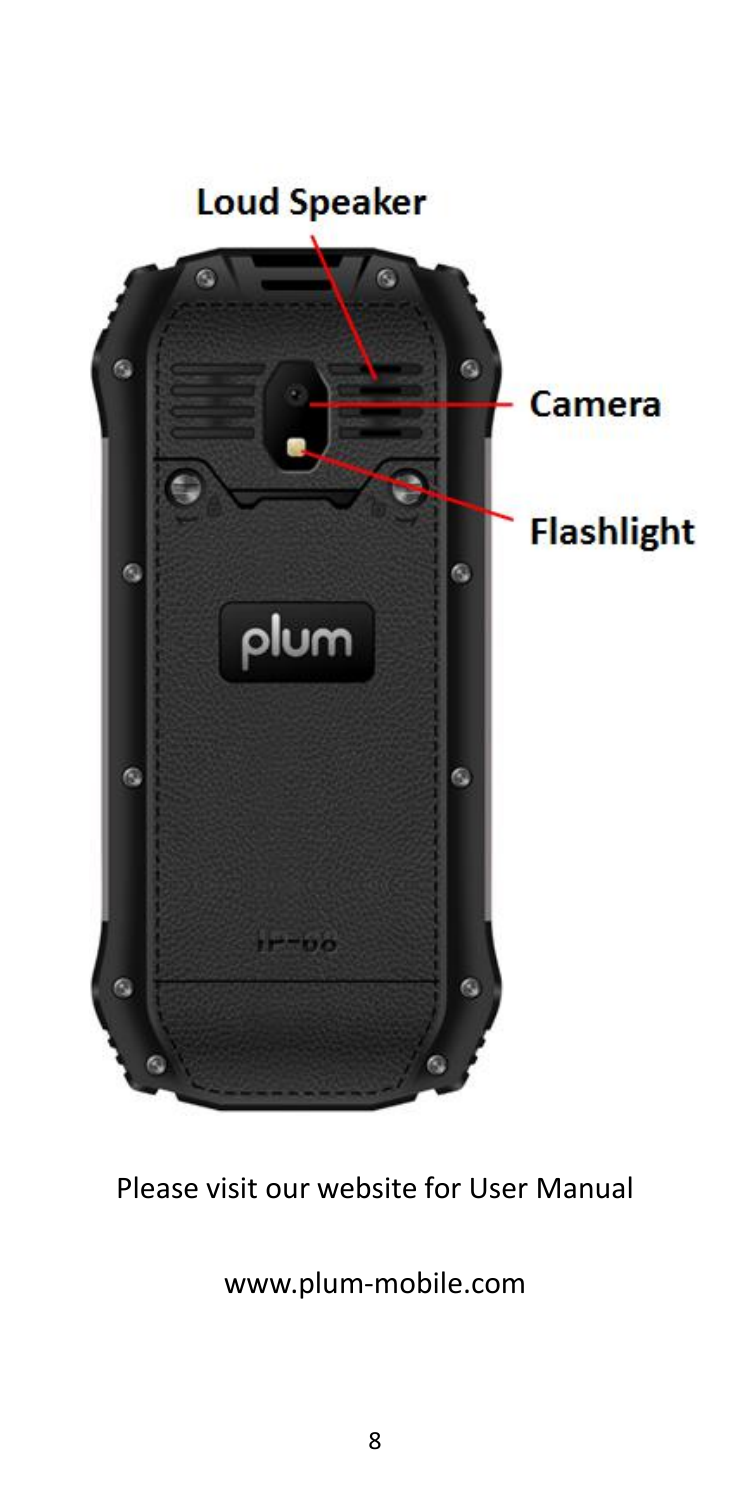# <span id="page-9-0"></span>**Getting started**

### <span id="page-9-1"></span>Installing the SIM and the Micro SD card

To insert the SIM card and Micro SD card, please make sure your phone is Power off, then remove the cover, battery and other external power connection.

To loose the screws of the battery cover, please use the coin or tools to rotate the screw of the battery cover counterclockwise

Tight the screws of the battery cover back when the SIM/ SD card are inserted



**To insert the SIM card**

1. Slide the Metal Left(SIM1) or Right(SIM2) to unlock the tray.

2. Lift up the cover and insert the Nano SIM

3. Put down the metal cover then slide it to the opposite side to lock the Card tray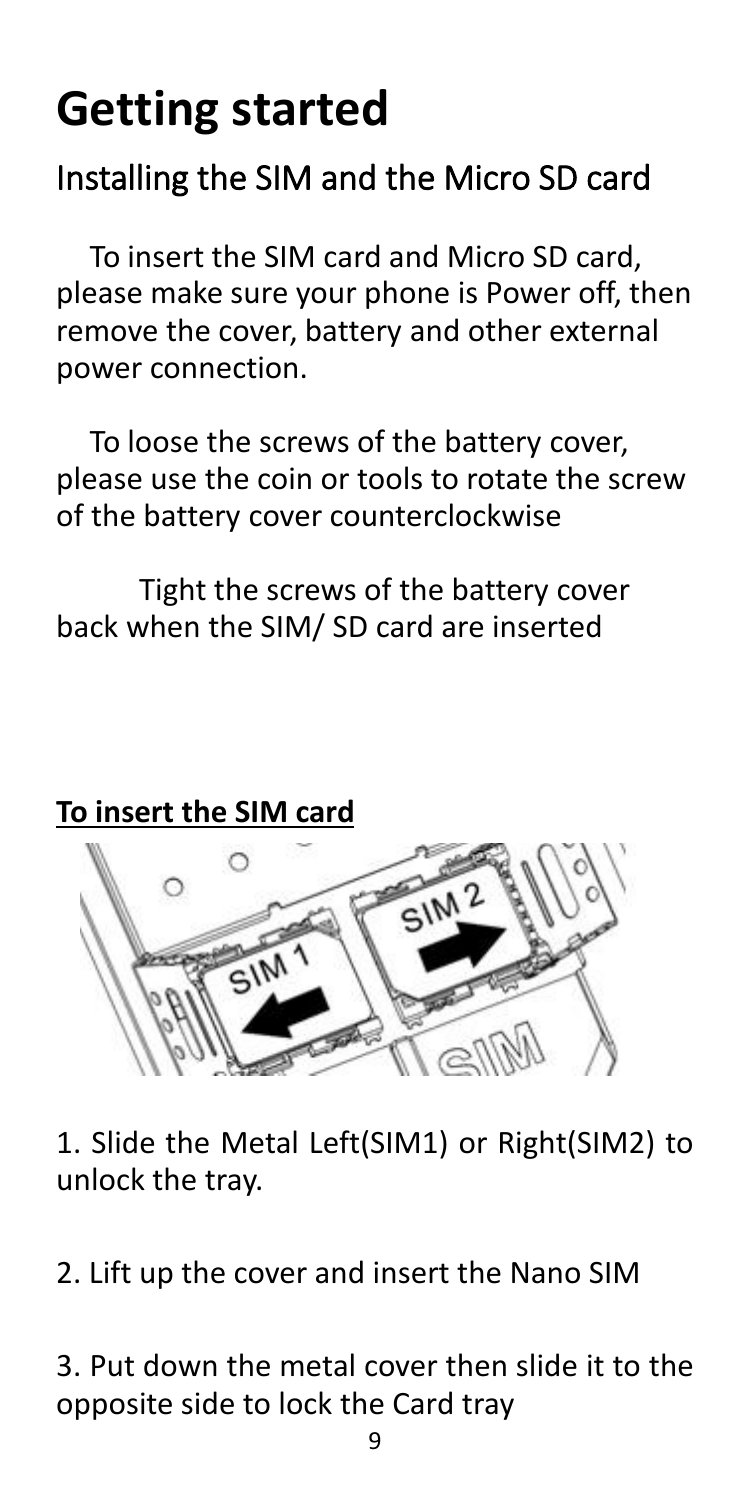### **To insert the memory card (Micro SD),**

1. Slide the Metal to the left to unlock the tray.

2. Lift up the cover and insert the memory card.

3. Put down the metal cover then slide it right to lock the Card tray



### <span id="page-10-0"></span>Charging the Battery

You can charge the device with a travel adapter or by connecting the device to a PC with a USB cable.

Charge for 12 hours before the first using is recommended.

**Warning**: Please use original charger and battery. Unapproved accessories and Battery can cause explode or damage your device.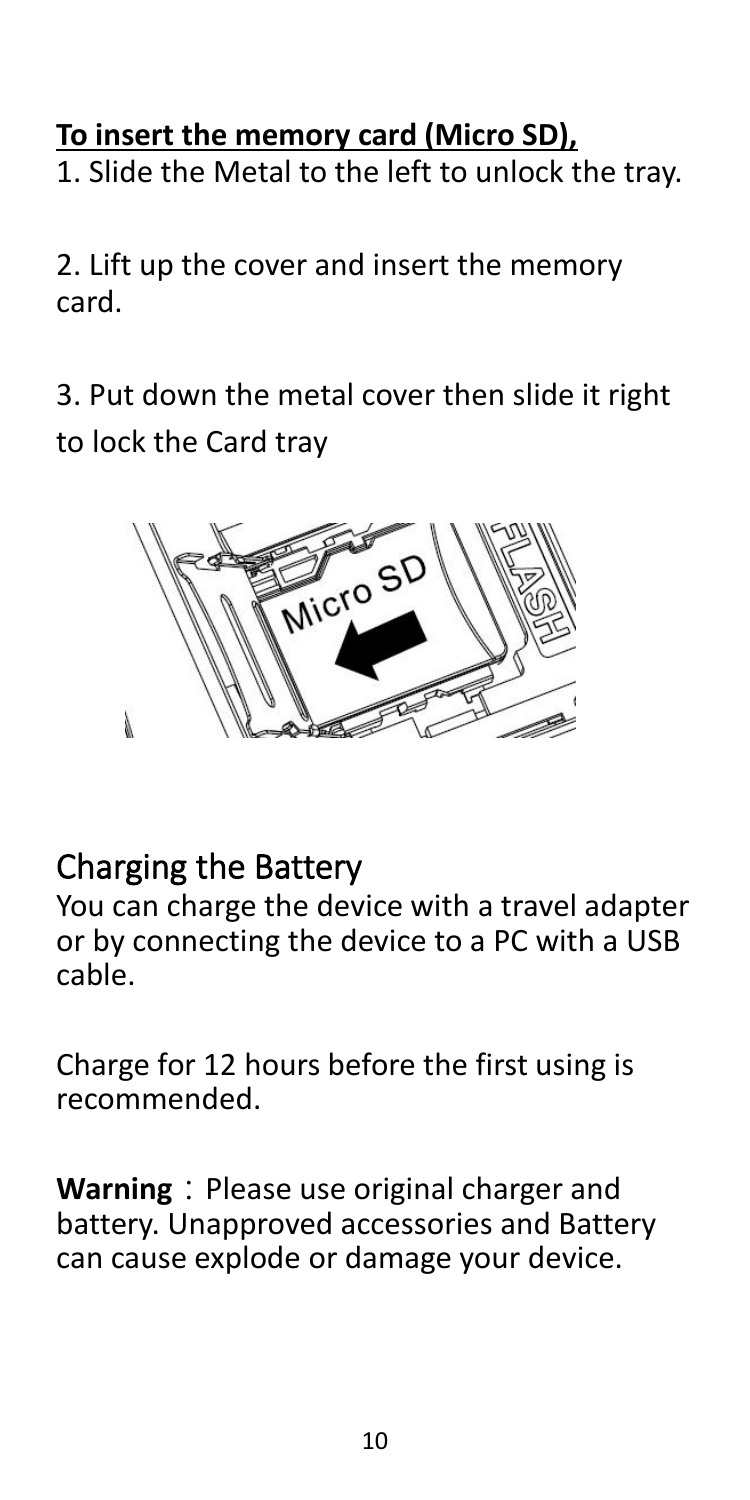### <span id="page-11-0"></span>Setting up the APN data

You have to setup a usable APN before you access to the internet, contact to your network provider if you don't know these information

Go to: Settings → Connections → Network  $account \rightarrow Options \rightarrow New connection$  and input the correct information as the sample below:

|                  |                      | <b>Setting 1</b>           |
|------------------|----------------------|----------------------------|
|                  |                      | <b>Name</b>                |
|                  |                      | <b>CMHK MMS</b>            |
|                  |                      | <b>Username</b>            |
| <b>Name</b>      | <b>CMHK MMS</b>      |                            |
| <b>APN</b>       | <b>CMHK</b>          | <b>Password</b>            |
| Proxy            | <b>Blank</b>         | <b>Access Point</b>        |
| Port             | <b>Blank</b>         | СМНК                       |
| <b>User Name</b> | <b>Blank</b>         | <b>Auth type</b>           |
| Password         | <b>Blank</b>         |                            |
| <b>Server</b>    | <b>Blank</b>         | <b>IP Type</b>             |
| <b>MMS Proxy</b> | 172.31.31.36         | lpv4/lpv6                  |
| <b>MMS Port</b>  | 8080                 | Gateway                    |
| <b>MMSC</b>      | http://mms.hk.chinam | 172.31.31.36               |
| (Homepage)       | obile.com/mms .      | Port                       |
|                  |                      | 8080                       |
|                  |                      | <b>Set Homepage</b>        |
|                  |                      | http://mms.hk.chinamobile. |
|                  |                      | com/mms                    |

Then press Save to save the APN setting

### **You may also press Options Search and choose the preloaded APN**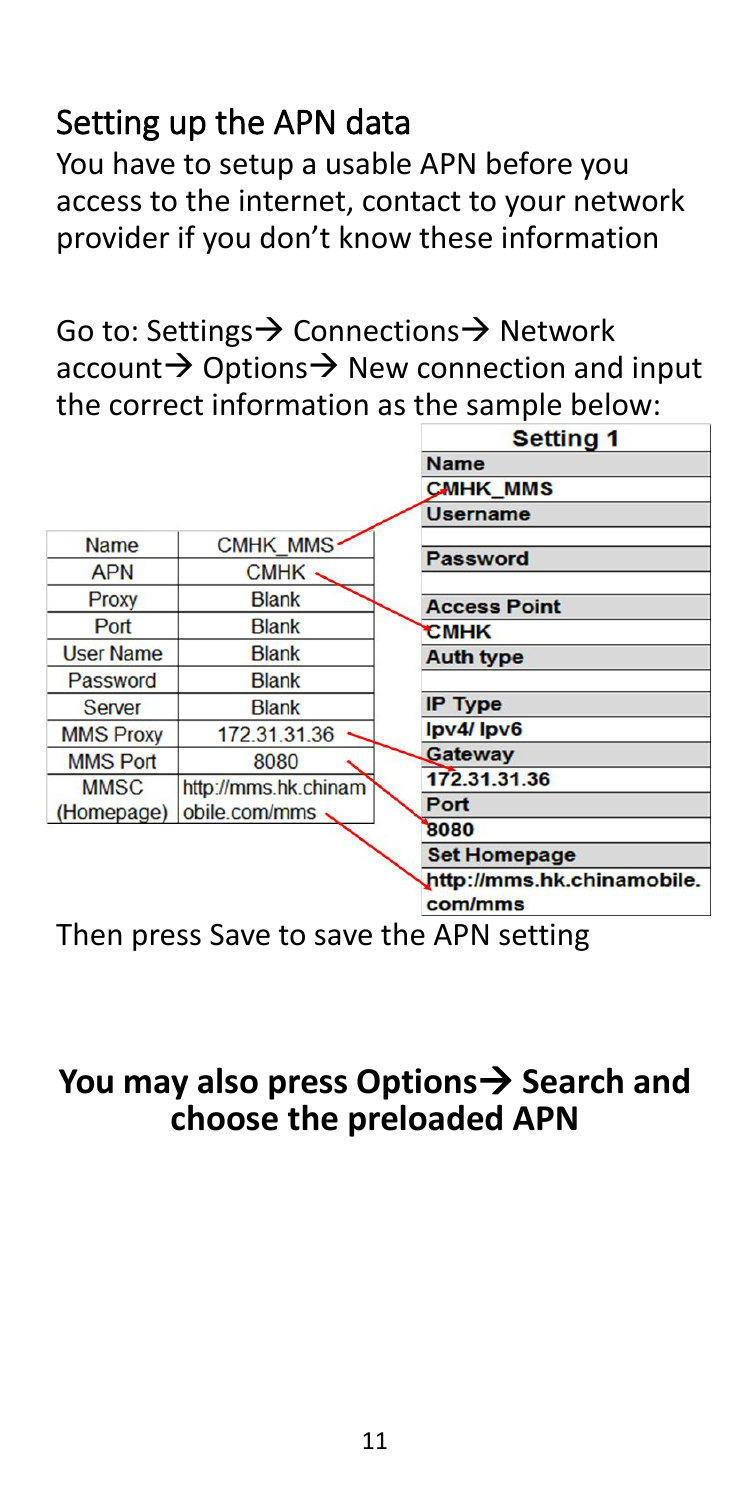# <span id="page-12-0"></span>**Making Phone call**

You may make the phone call by choosing the contact inside the Contacts or dial the number directly.

During the Phone call, you may proceed with the function by pressing the button in keypad as below:



Function above, then press OK to proceed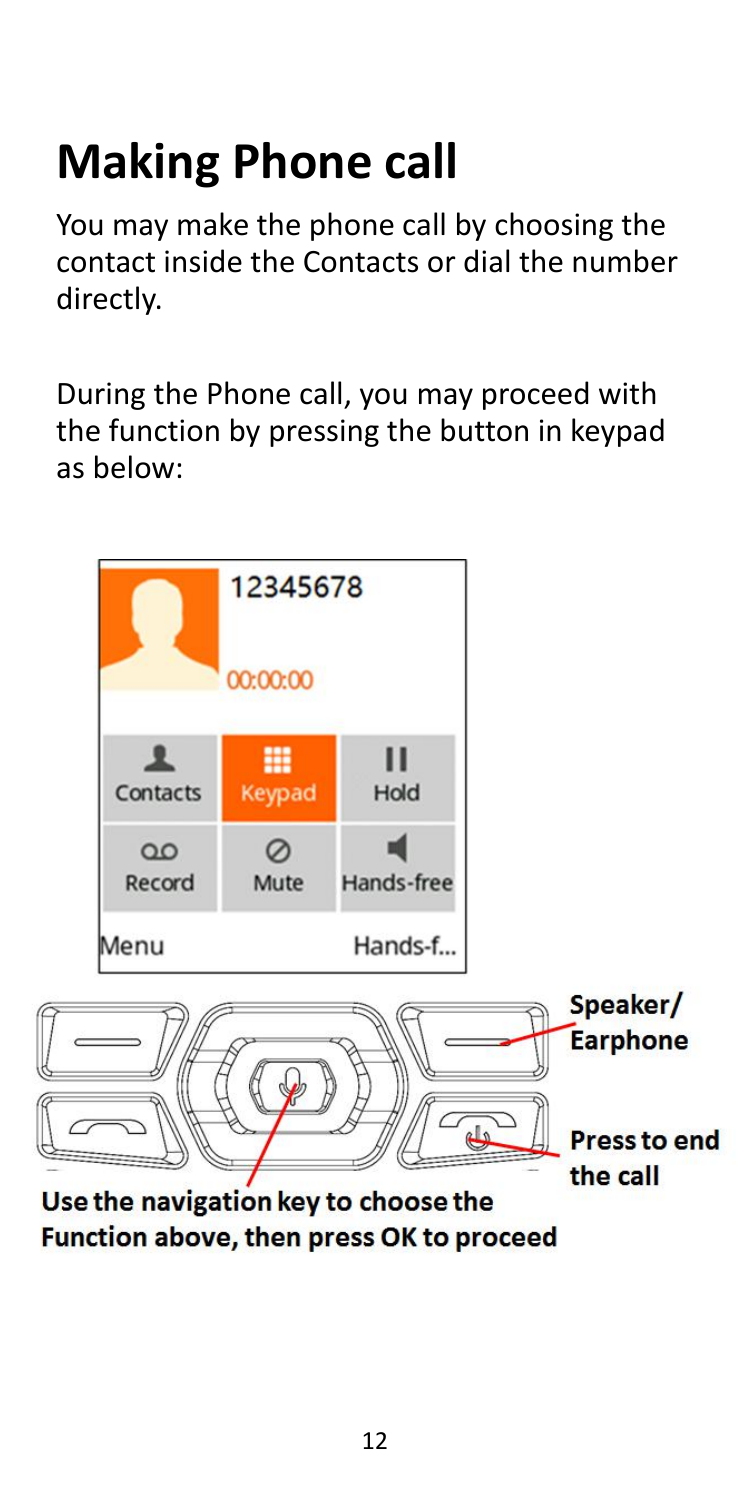# <span id="page-13-0"></span>**Contacts**

You can check or edit all the contacts which stored in the phone and SIM cards

### <span id="page-13-1"></span>**To add the new Contact**

You may type the phone number directly inside **the dial interface**, then press "Options"  $\rightarrow$  "Add to contacts"

To search the **Add** contacts contact, you may input the text or  $\Box$  Dan number in the **Danny** lower bar.

You may press the "\*" for symbol and "#" to switch the  $\overline{Q}$  Search input method

Others  $\rightarrow$  Speed Dial



### <span id="page-13-2"></span>**To Setup the Speed Dial**



**Now you may long press the related key to proceed the Speed Dial**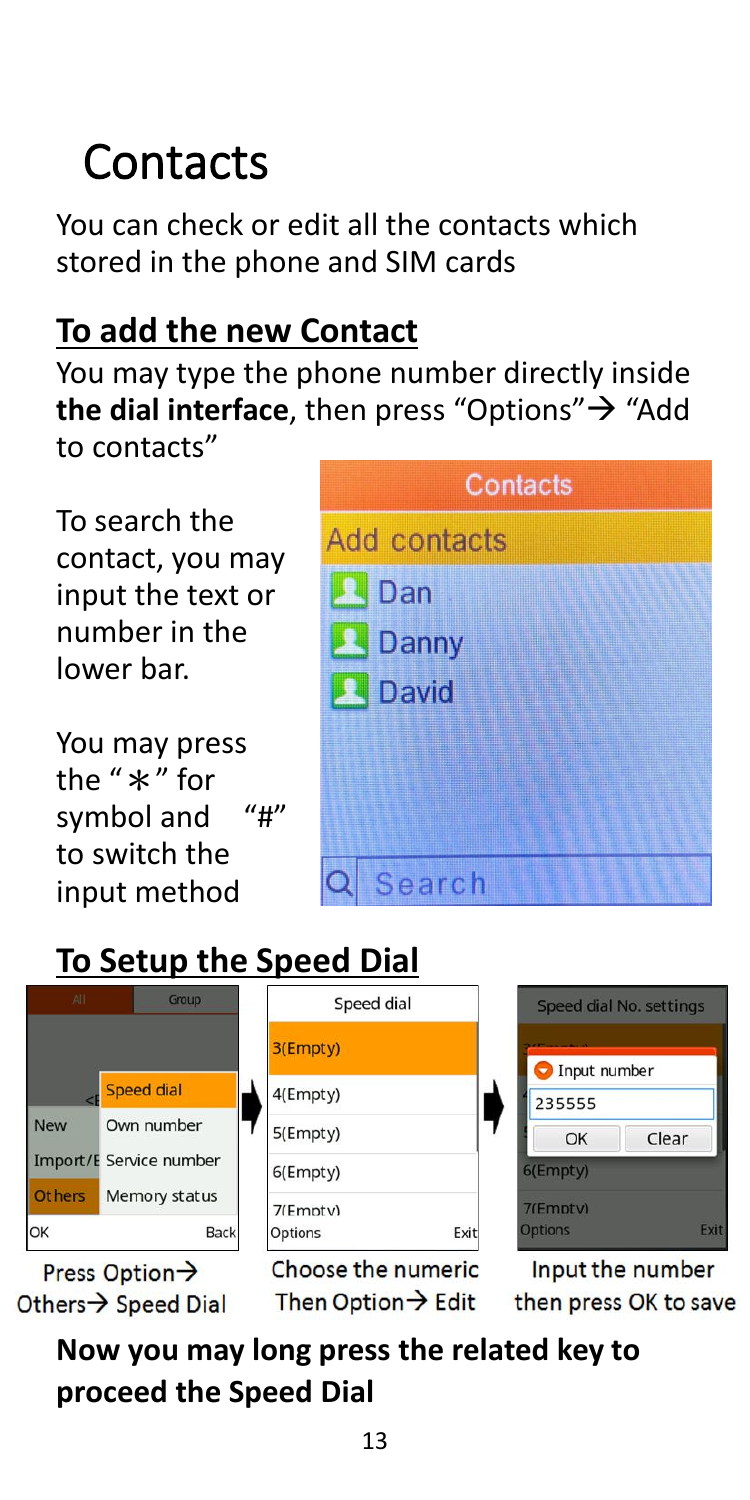# <span id="page-14-0"></span>Call Logs

You can view all the phone call record in this interface.

Advanced settings (Press Options) You can manage the functions as below:

### **Add to blacklist**

The phone number you select will be blocked, which mean that number cannot call or message you anymore

To manage the blacklist, Please go to Setting → Security → Blacklist

### **Write Message**

Switch to the Message interface, the phone number selected will become the recipient

## <span id="page-14-1"></span>Message

You can send or view the received messages inside this interface

### <span id="page-14-2"></span>**Write Message (SMS)**

You may send SMS message by following the instruction below:

- 1. Go to Messages
- 2. Press "Write Message"
- 3. Input the recipient/ number at the upper bar
- 4. Type the text inside the lower bar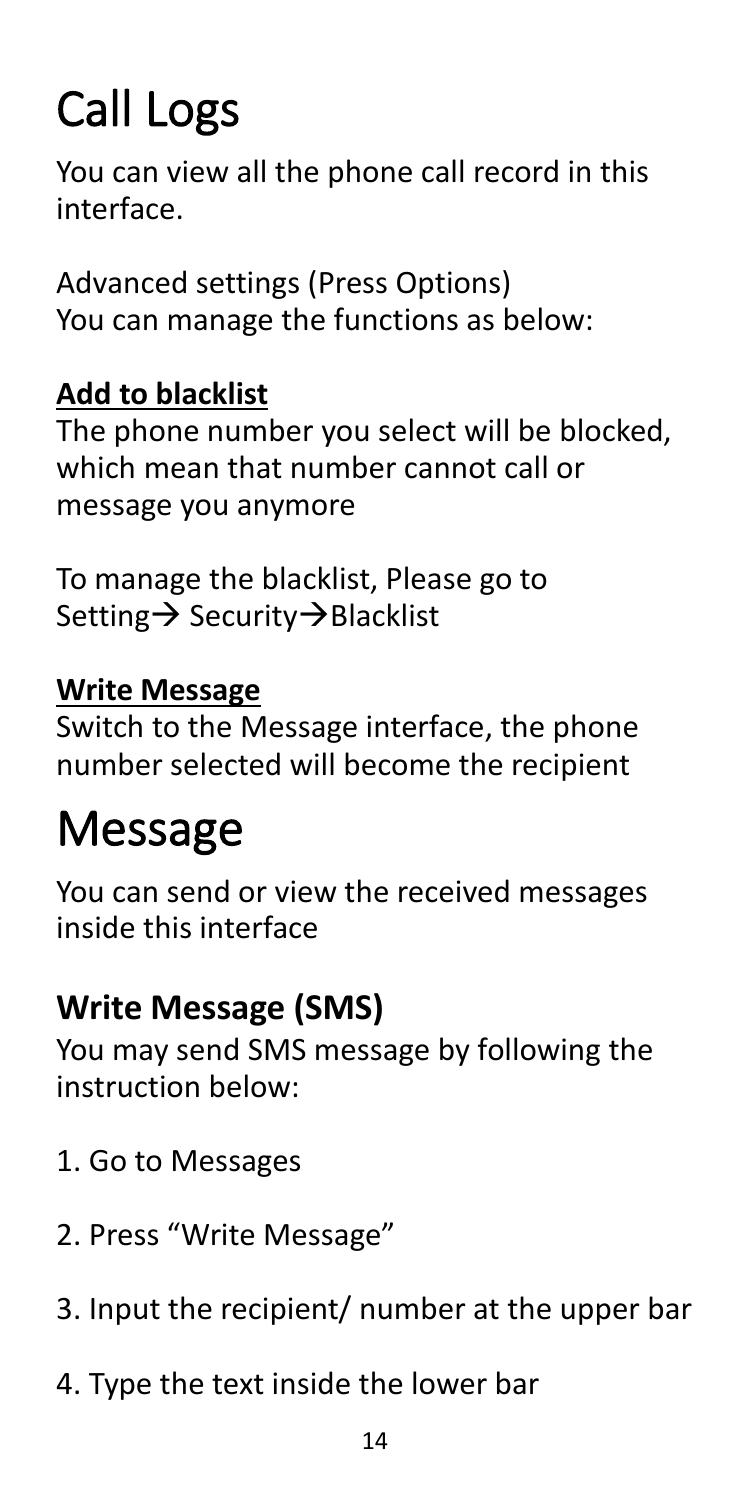(Press Key # to switch the input method)

5. Press Send after your message is typed

### <span id="page-15-0"></span>**Write Message (MMS)**

You may send MMS message by following the instruction below:

1. Go to Messages

2. Press "Write Message"

3. Input the recipient or number directly at the upper bar

4. Press "Options"  $\rightarrow$  "Add" To add the attachment shown as below:

**Picture:** Choose the image stored inside the phone **Take photo:** Take a photo for MMS usage **Audio:** Choose the audio stored inside the phone **Record:** Record an audio for MMS usage **Video:** Choose the video stored inside the phone **Shoot Video:** Record a Video for MMS usage

5. Press "Option"  $\rightarrow$  "Send" to send the MMS

### **Note:**

To change the MMS APN Setting, go to Message > Setting > MMS > MMS account and choose the correct APN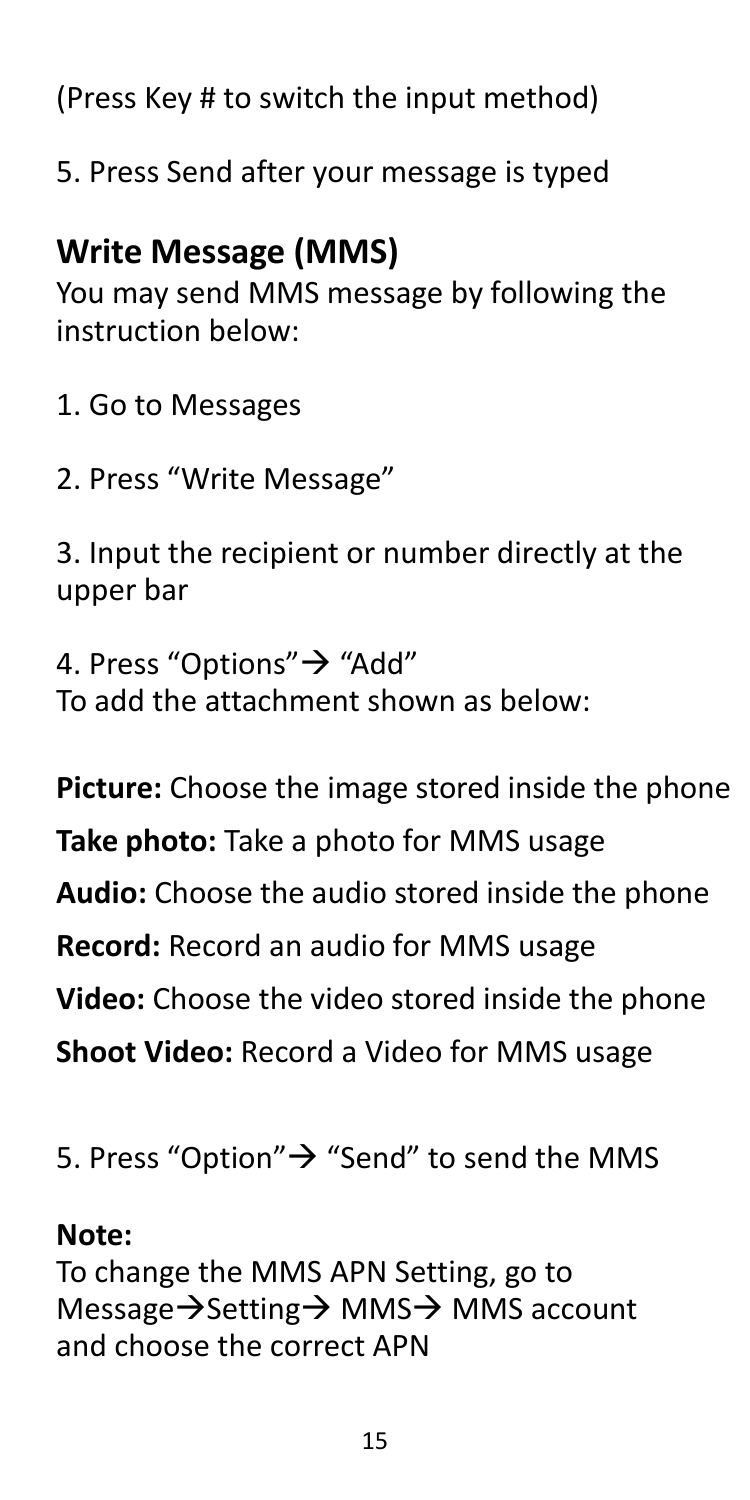# <span id="page-16-0"></span>My files

You can access the Phone memory/ SD card inside this interface.

Inside "Option", you can choose to open, search or copy the selected file.

# <span id="page-16-1"></span>Audio

Use this function to play or set the audio file as the ringtone, the keys will have the function below:



# <span id="page-16-2"></span>Multimedia

### <span id="page-16-3"></span>Pictures

You can view, share or edit the images inside the device through this function.

To set the image you want as the wallpaper, press Options  $\rightarrow$  Set as  $\rightarrow$  Wallpaper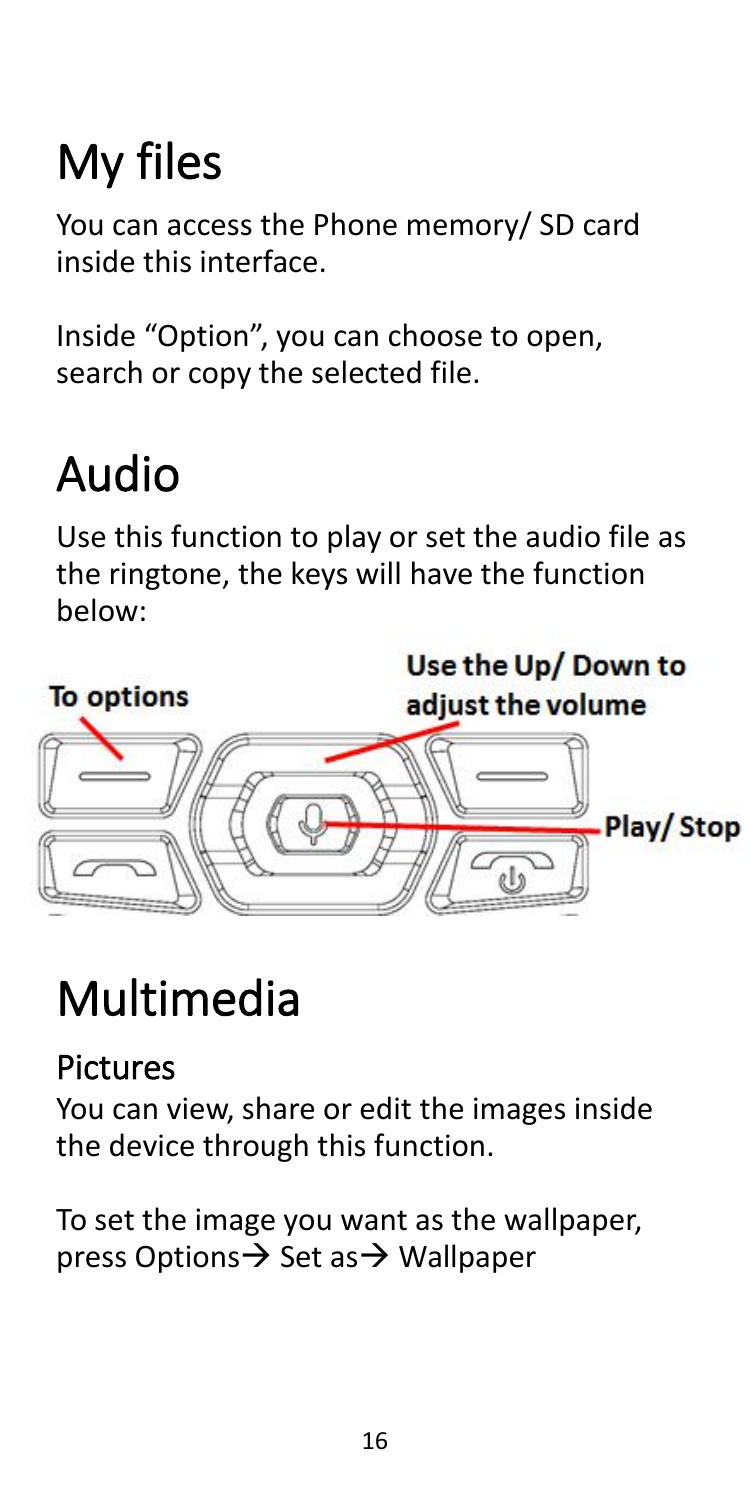### <span id="page-17-0"></span>Camera

You can capture pictures or videos by this function. The key will have the function below:



Also you may press the key below for further functions:

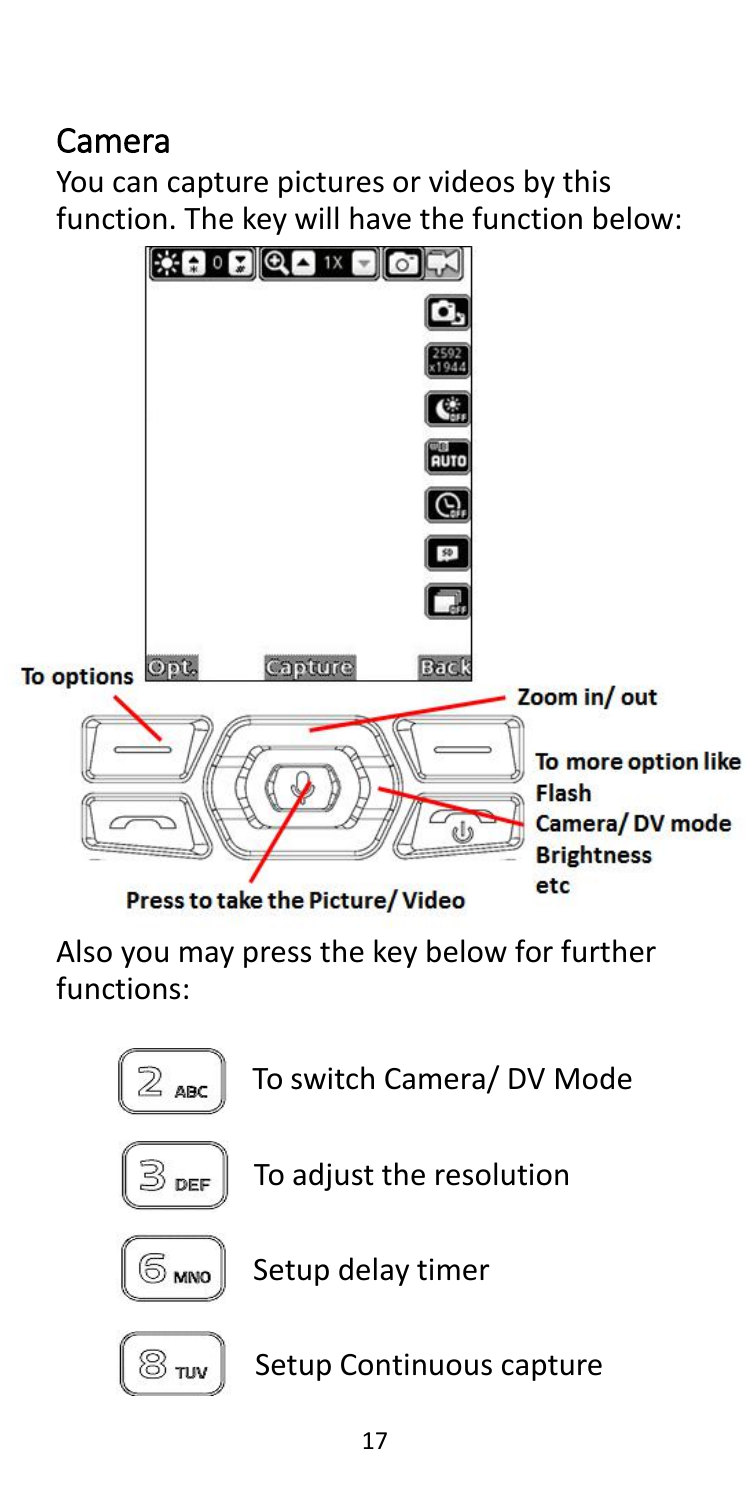### <span id="page-18-0"></span>Video

Use this function to play or share the video file, the keys will have the function below:



### Use the Left/Right key to rewind/Fast-forward

Also you may press:



To enable/ Disable Fullscreen

To adjust the brightness

### <span id="page-18-1"></span>FM Radio

This phone supports FM radio, you can use it directly or plug in the earphone for better sound quality. During FM radio, the Arrow key will have the function below:

Use the Up/ Down to **To options** adjust the volume Play/Stop gla

18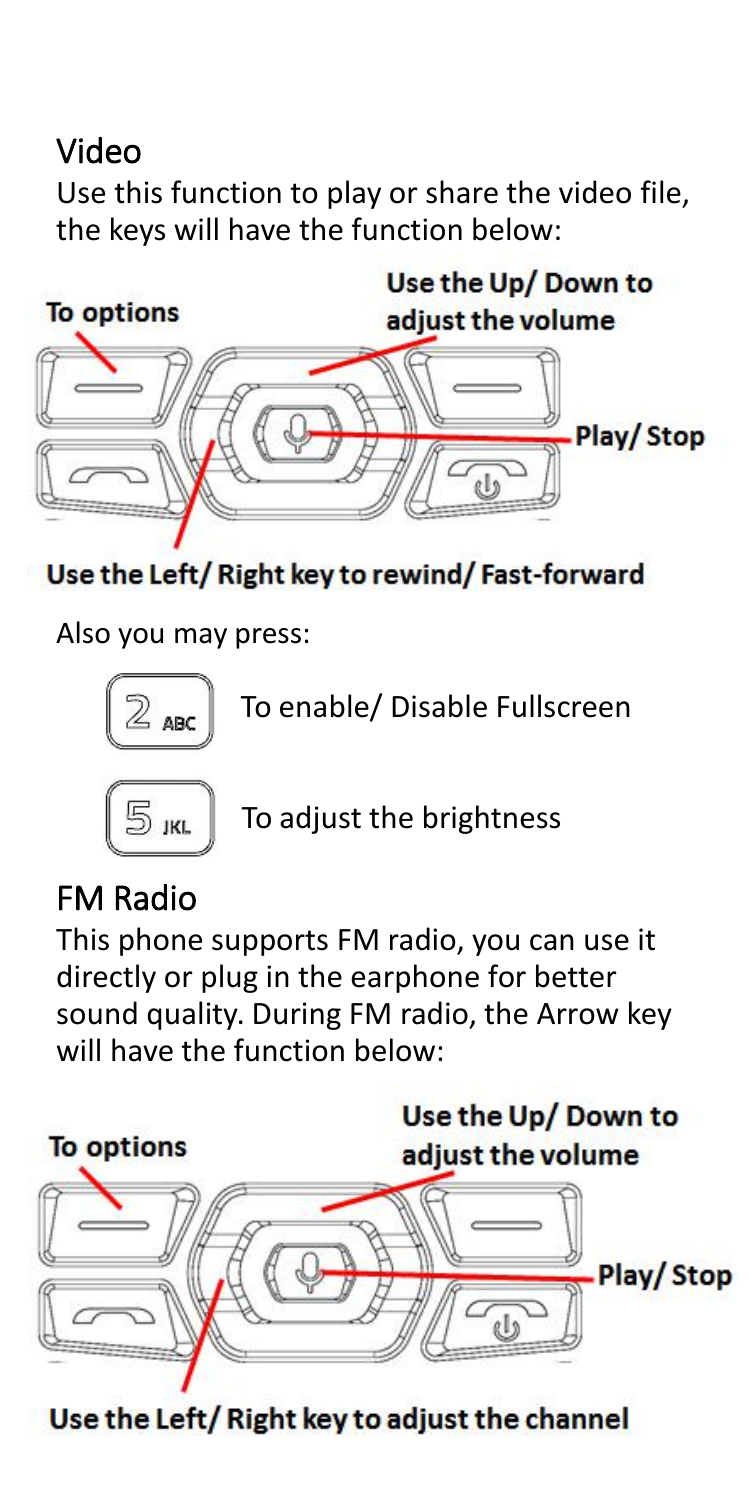Inside Options, you can have the following features as below:

### **Auto search and save**

The device will search for the available FM station automatically

### **Channel List**

You may save the specific channel to the list

### **Save**

Save the channel you are listening to the Channel list

### **Record**

To start the recording

### <span id="page-19-0"></span>Recorder

Use this function you may record the audio files. You may change the file format and storage location inside the option interface.

# <span id="page-19-1"></span>SOS

You can setup the SOS number and Message in this interface.

**Long Press the OK Key** to activated SOS Mode

Inside the SOS interface, you may adjust the setting as below:

### **SOS number list**

You may enter the phone number inside this interface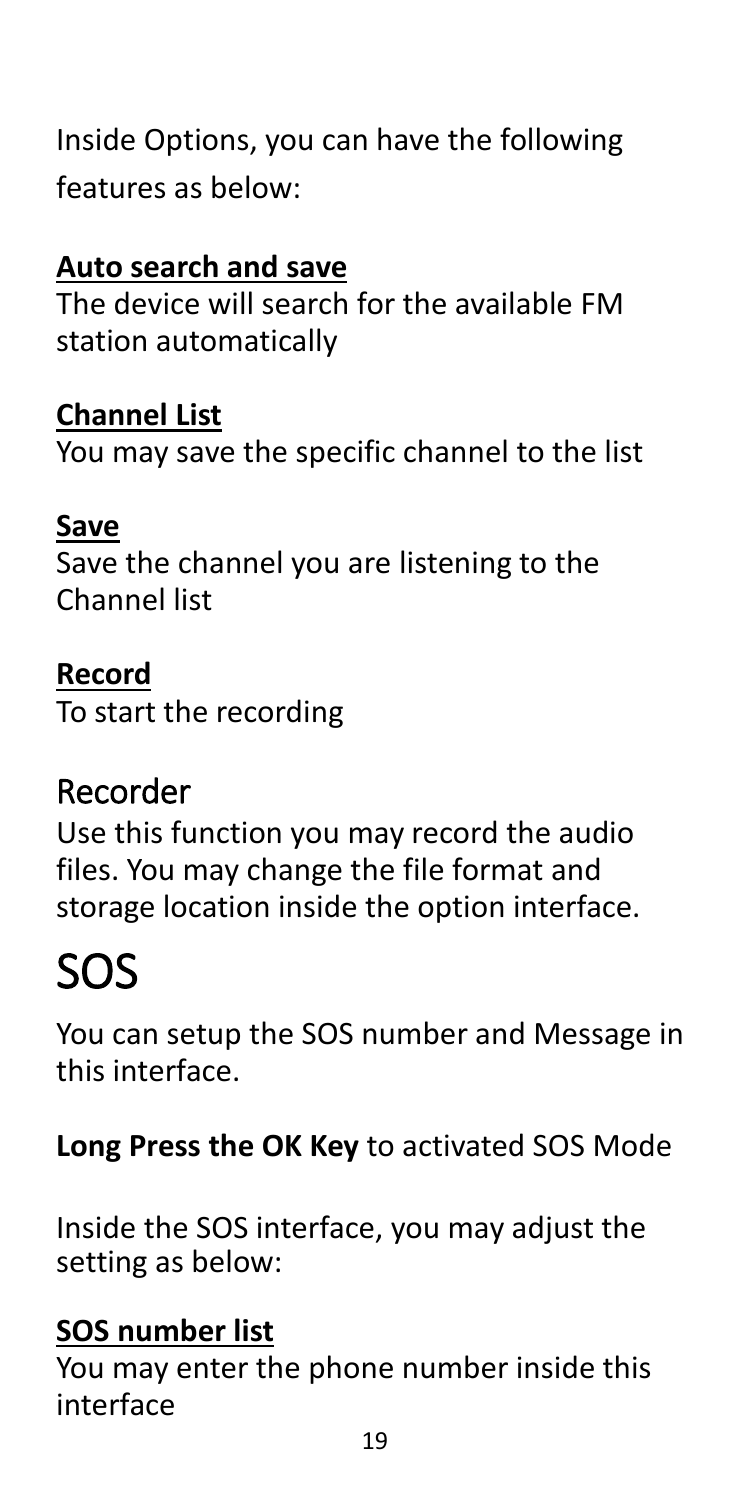The phone will dial and send the SOS message to the number inside this list when you activate the SOS mode

### **SOS message settings**

The message which stored here will be send when the SOS Mode is activated

**SOS settings SOS**: To enable/ disable SOS mode Once the mode is enable, Long press the OK Key to activated SOS Mode

### **SOS Ring Alert**

During SOS Mode, the SOS alert will play loudly when this option is selected

# <span id="page-20-0"></span>Settings

### <span id="page-20-1"></span>Phone Settings

### **Time & date**

Set time and date, format and Auto update time

### **Language settings**

The phone supports with English, French, Spanish and Portuguese.

### **Shortcut settings**

Customize the shortcut functions of the Up, Down, Left and Right direction keys. In the standby interface, you can press a direction key to directly enter the function menu.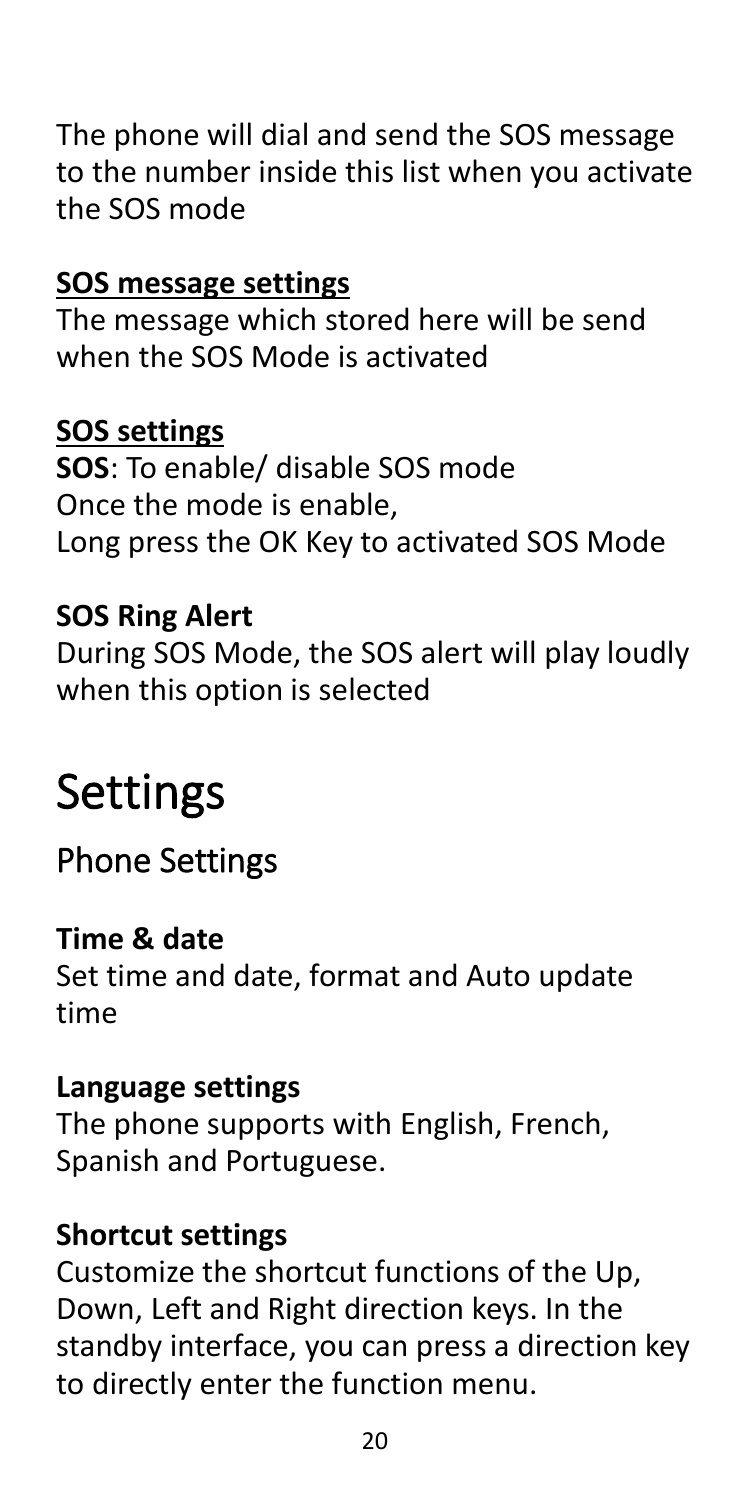### **Auto Power on/off**

set the schedule power on/off time.

### **Restore factory setting**

Use this function to restore factory settings. The initial password is 1234.

### <span id="page-21-0"></span>**Blacklist**

Go to Setting  $\rightarrow$  Security  $\rightarrow$  Blacklist

You may input the phone number into the list, or you can select the phone number inside the call logs (Options  $\rightarrow$  Add to blacklist)

The phone number stored here cannot call or send message to you anymore

### <span id="page-21-1"></span>Display

Customize the display setting in this interface

### **Wallpaper setting**

To change the wallpaper



Go to Settings > Display > Wallpaper Settings You may choose one of these for the wallpaper **Static wallpaper:** Using the system default images **More pictures:** Using the image inside the phone21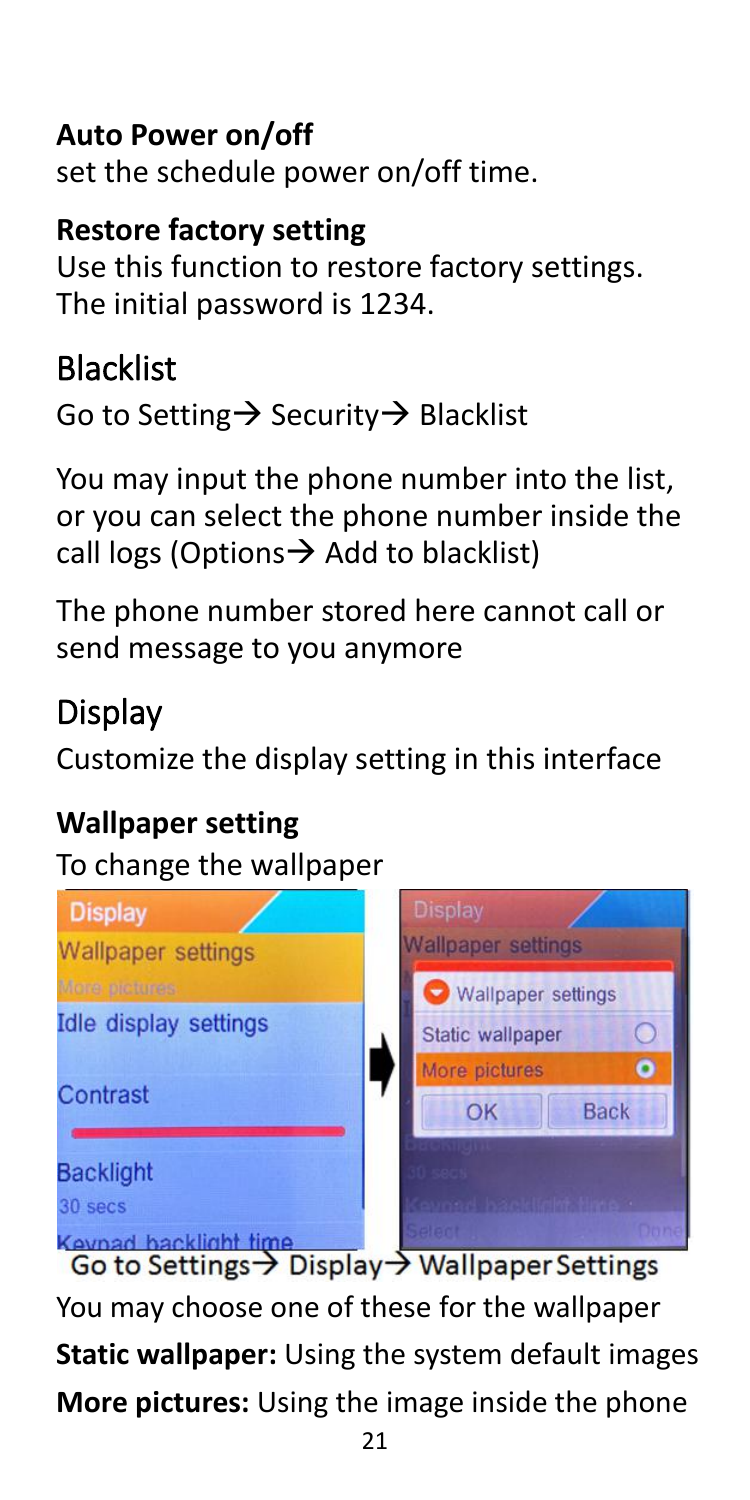### <span id="page-22-0"></span>Security

This function provides you with related settings about safety use.

### **PIN**

The PIN (Personal identification number, 4 to 8 digits) code prevents your SIM card from being used by unauthorized people.

### **Modify PIN**

In general, the PIN is supplied with SIM card by the network operator. If PIN check is enabled, you need to input the PIN each time when you power on your mobile phone. The SIM card will be locked if you input wrong PIN code for three times.

### **Phone locked**

Password will be needed when you power on your mobile phone

### **Modify the cellphone password**

To change the phone password in this interface The default password is 1234

### <span id="page-22-1"></span>Connections

### **Network accounts**

You can edit the APN data for the inserted SIM

### **Data Service**

To enable/ disable the data service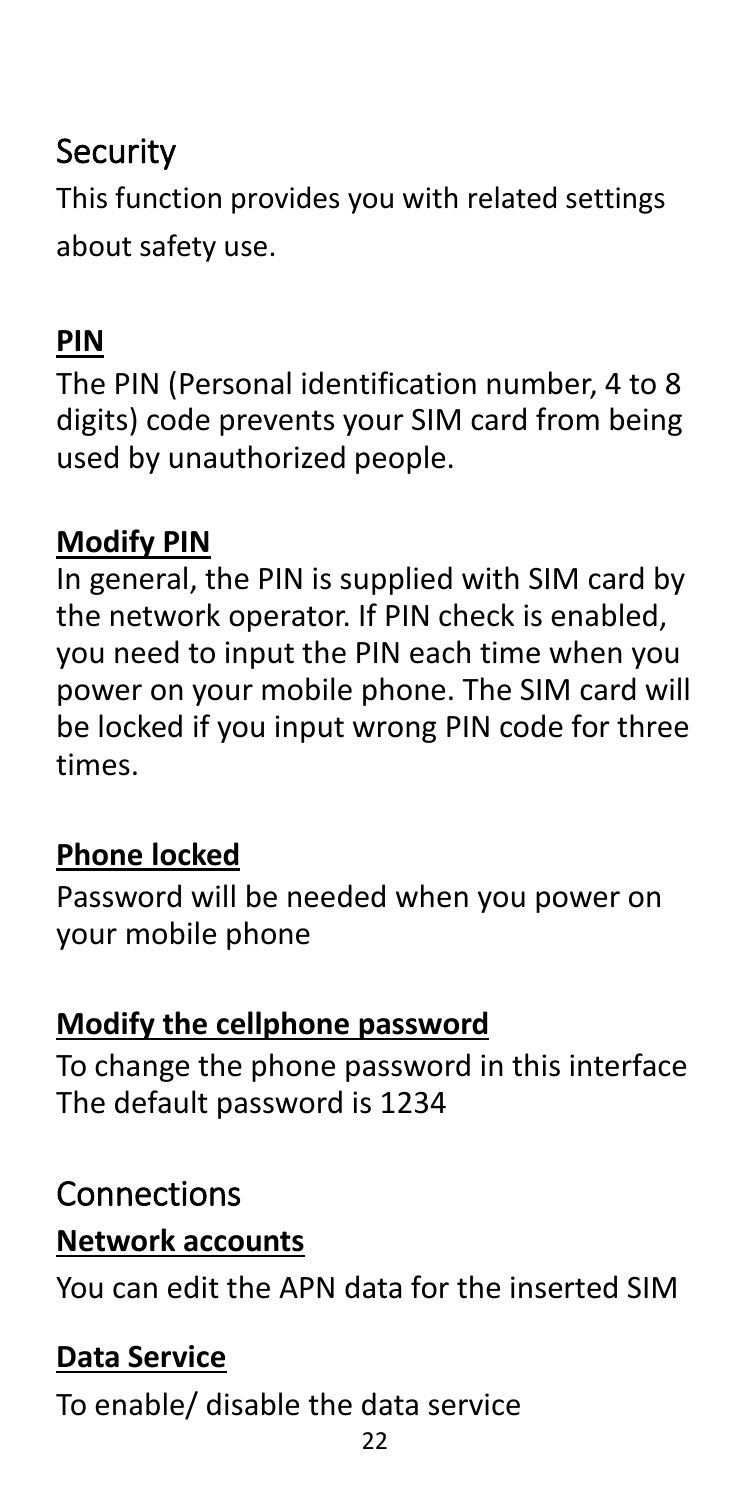### **VoLTE**

To enable/ disable the VoLTE service

# <span id="page-23-0"></span>Sounds and Volume

There are some profiles which is available inside your phone, they are: General, Silent, Meeting and Outdoor

Long Press the # key to switch the phone into Normal/ Silent/ Meeting mode

You can edit the alert type, ring type, ringtones, ring volume or set the button's volume or the message tone accordingly.

### <span id="page-23-1"></span>For changing ringtone



You may choose one of these for the ringtone **Fixed ringtone:** Using the system default ringtone **More ringtones:** Using the audio inside the phone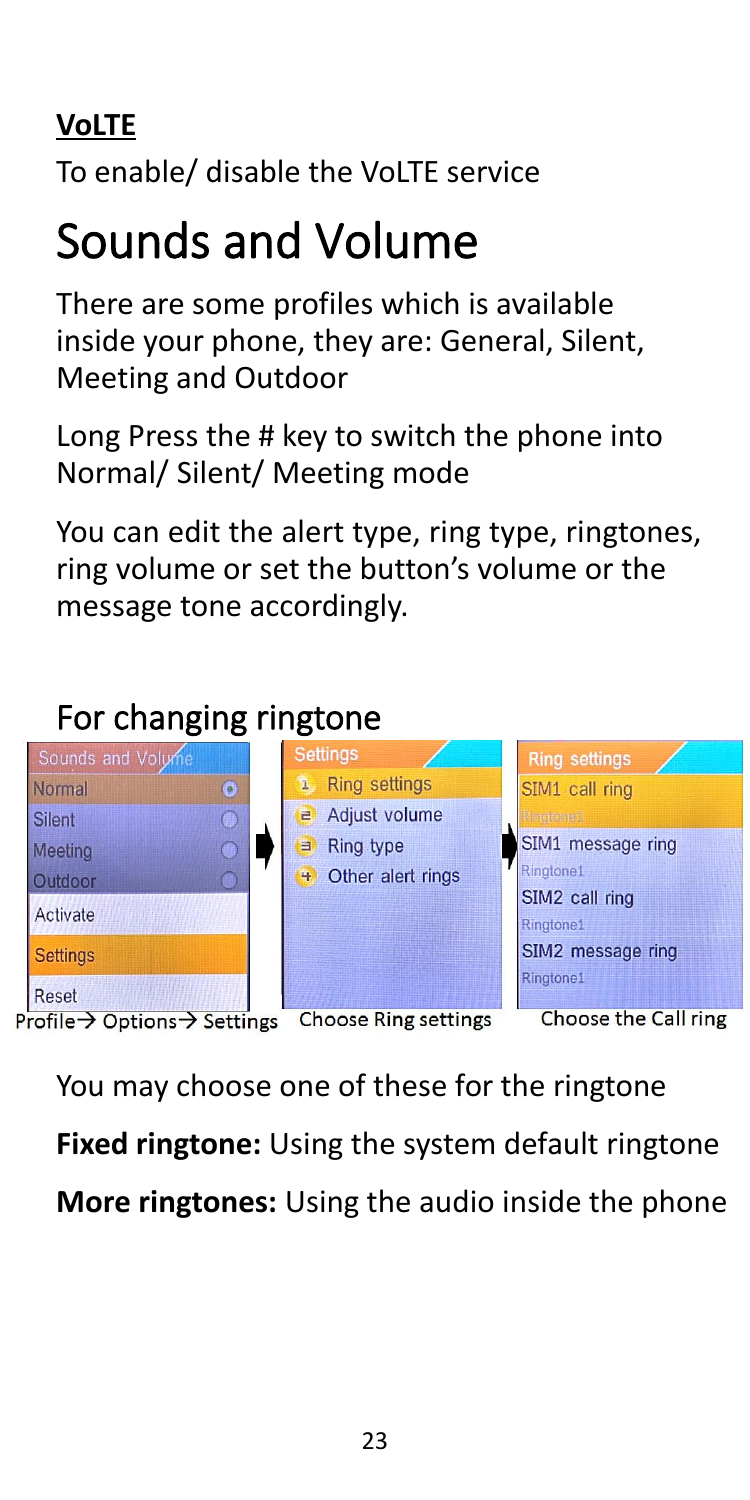# <span id="page-24-0"></span>Tools

### <span id="page-24-1"></span>Calendar

Once you enter this menu, there is a monthly-view calendar for you to keep track of important appointments, etc.

### **View schedules**

View the select date and you can add the schedule in this interface.

### **All schedules**

You can view all the events you scheduled

### **Go to date**

Jump to the appointed date quickly when you input a date to search.

### **Clear All**

Clear all the schedule

### <span id="page-24-2"></span>Alarm

You may setup the alarm inside this interface. For each alarm, you may set up the specific ringtone and the message.

### <span id="page-24-3"></span>Calculator

This phone supports function of calculator.

Using the navigation key as the Add, subtract, multiply and divide and the OK key to proceed the calculation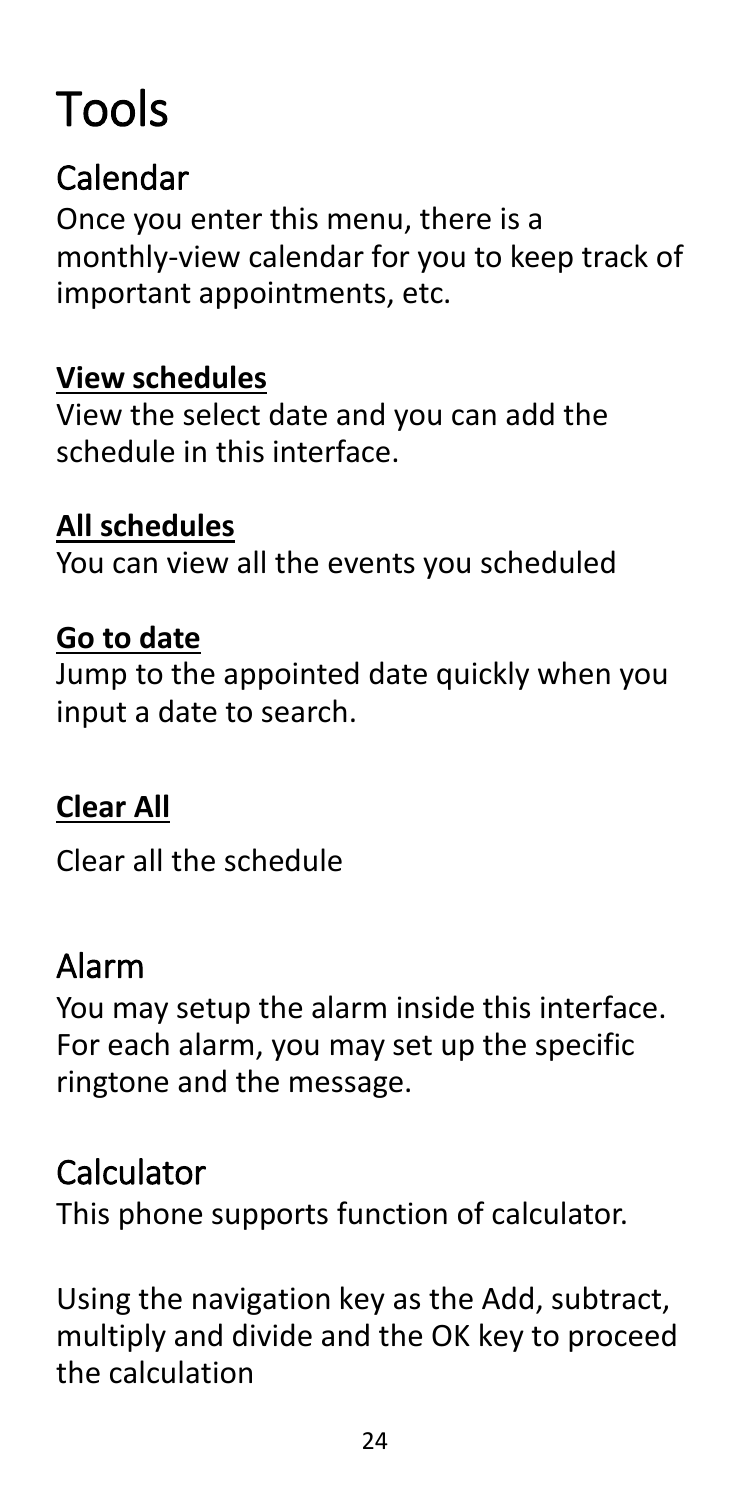### <span id="page-25-0"></span>Flashlight

Switch on/off the Flashlight here.

In addition, when in the idle screen, you can long press the 0 key to turn on/off the flashlight.

### <span id="page-25-1"></span>BT **Example 2008**

You may connect the phone with other BT devices after you enable this function

### **BT visibility**

Other users can find your phone after this function is on.

### **Paired Devices**

You may connect the saved BT device inside this interface

# <span id="page-25-2"></span>Internet

In this menu, you can access to internet, enter the URL and you can start to browse the web.

Inside Options, you can have the following features as below:

**Navigation:** To refresh/ stop the website loading

**Save:** To save the current webpage as bookmark/ homepage

**Send connection:** Send the current webpage's URL via SMS

**Setting:** to adjust the setting of the Internet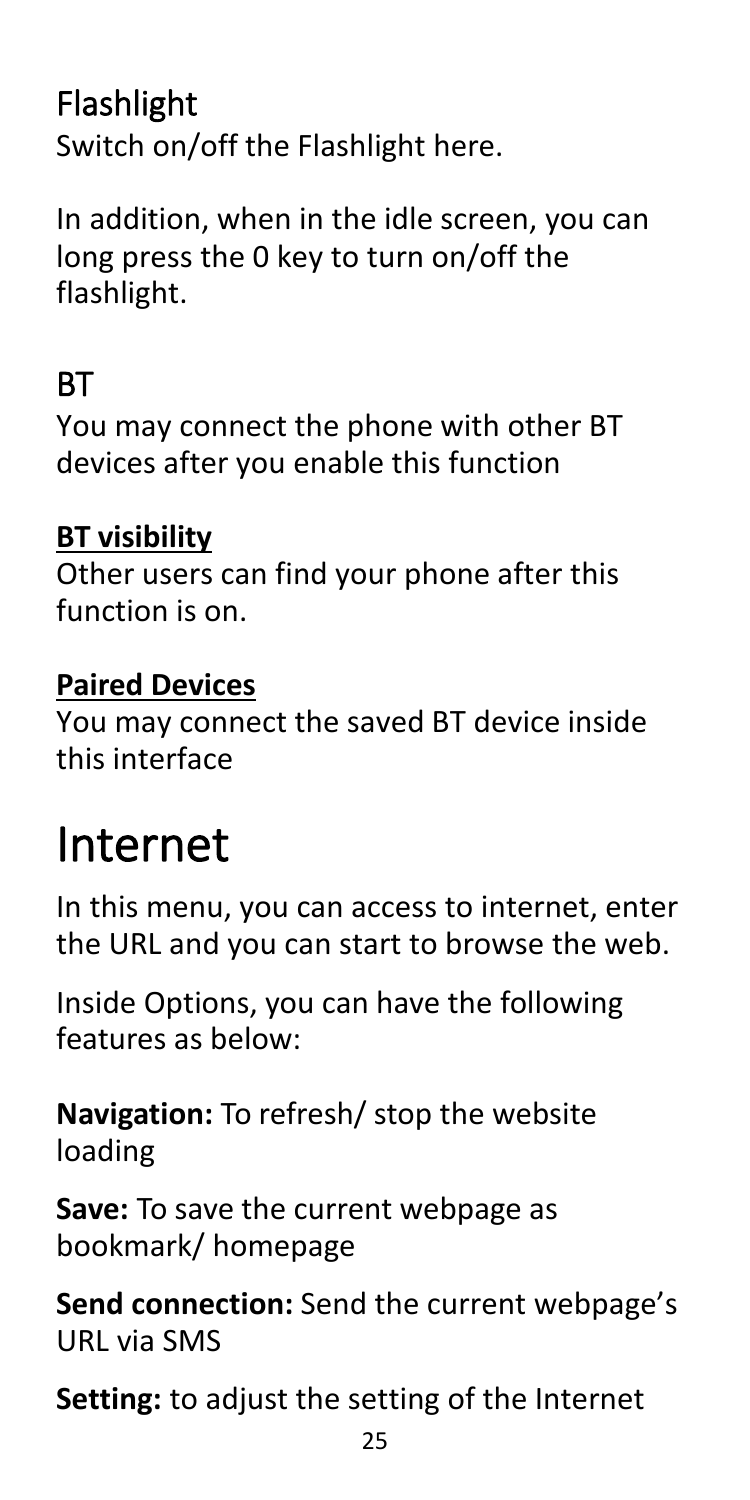# <span id="page-26-0"></span>Warning

Any Changes or modifications not expressly approved by the party responsible for compliance could void the user's authority to operate the equipment.

This device complies with part 15 of the FCC Rules. Operation is subject to the following two conditions: (1) This device may not cause harmful interference, and (2) this device must accept any interference received, including interference that may cause undesired operation.

Note: This equipment has been tested and found to comply with the limits for a Class B digital device, pursuant to part 15 of the FCC Rules. These limits are designed to provide reasonable protection against harmful interference in a residential installation. This equipment generates, uses and can radiate radio frequency energy and, if not installed and used in accordance with the instructions, may cause harmful interference to radio communications.

However, there is no guarantee that interference will not occur in a particular installation. If this equipment does cause harmful interference to radio or television reception, which can be determined by turning the equipment off and on, the user is encouraged to try to correct the interference by one or more of the following measures:

—Reorient or relocate the receiving antenna.

—Increase the separation between the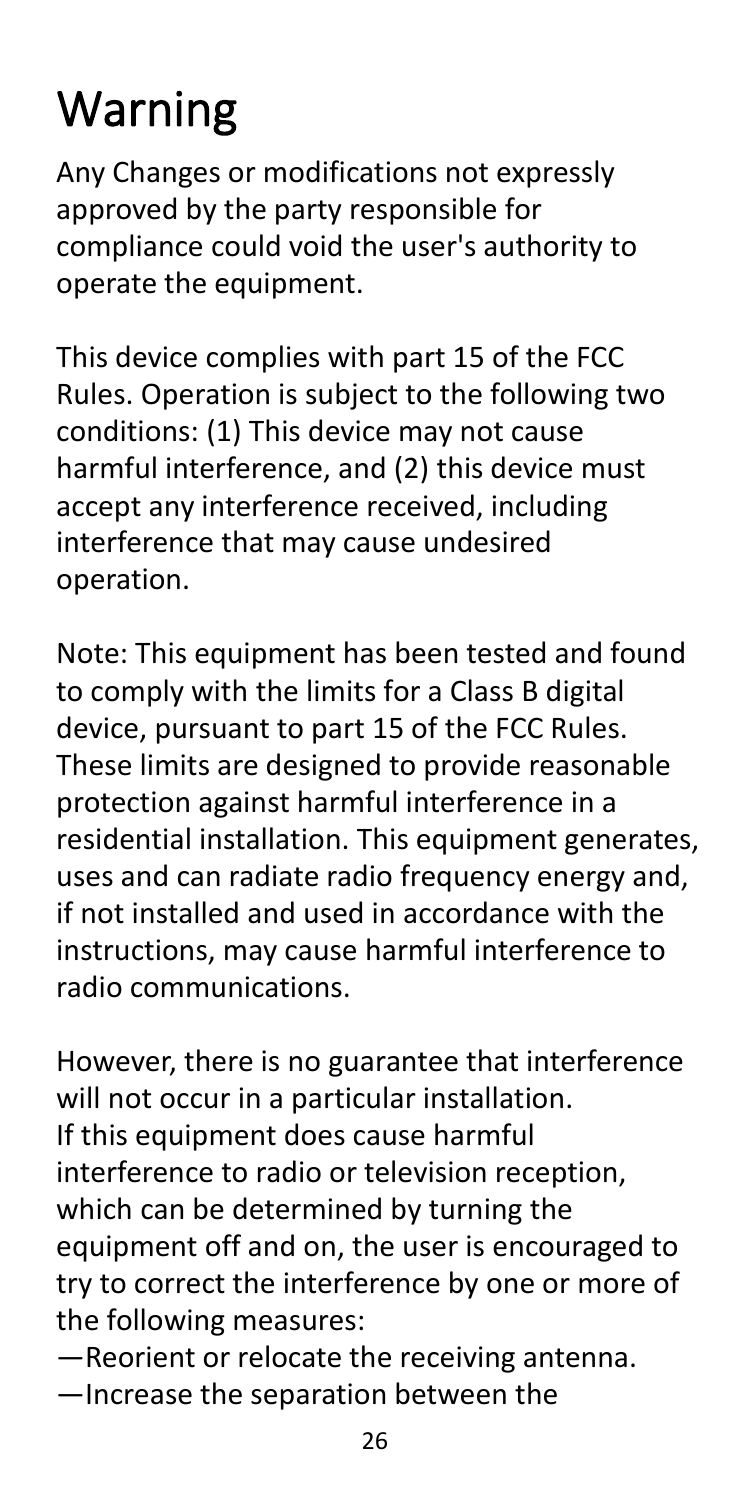equipment and receiver.

—Connect the equipment into an outlet on a

circuit different from that to which the receiver is connected.

-Consult the dealer or an experienced radio/TV technician for help.

SAR tests are conducted using standard operating positions accepted by the FCC with the phone transmitting at its highest certified power level in all tested frequency bands, although the SAR is determined at the highest certified power level, the actual SAR level of the phone while operating can be well below the maximum value, in general, the closer you are to a wireless base station antenna, the lower the power output.

Before a new model phone is available for sale to the public, it must be tested and certified to the FCC that it does not exceed the exposure limit established by the FCC, Tests for each phone are performed in positions and locations (e.g. at the ear and worn on the body)as required by the FCC.

For body worn operation, this model phone has been tested and meets the FCC RF exposure guidelines when used with an accessory designated for this product or when used with an accessory that contains no metal and that positions the handset a minimum of 1.0 cm from the body.

Non-compliance with the above restrictions may result in violation of RF exposure guidelines.